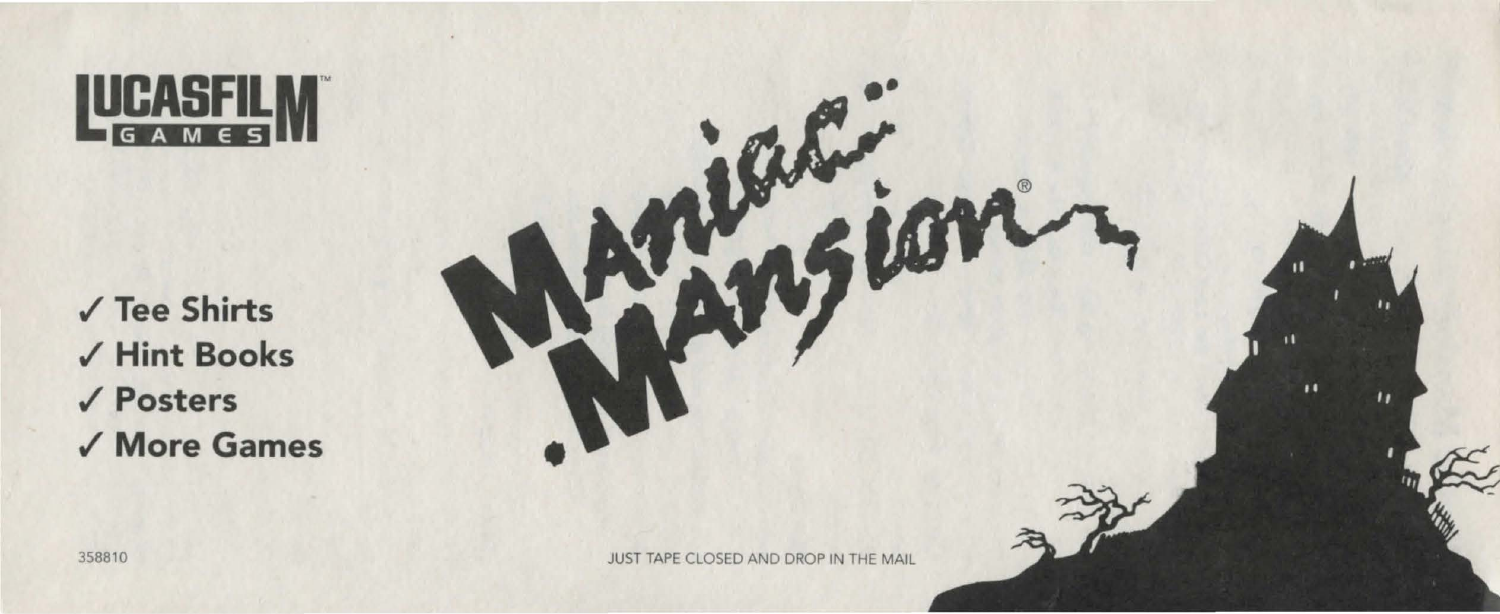## *Maniac Mansion® Accessories*

**Tee Shirts** 100% cotton with full color logo. **Hint Book** All the clues and hints you need to solve every puzzle.

Poster Giant 26" by 38" size reproduction of the painting on the front of the package.

*More great graphic adventures*  **from** *Lucasfilm Games ...* 

**Indiana Jones™ and the Last Crusade Graphic Adventure** Can you fill lndy's shoes? Here's your chance to find out, as Indy faces his ultimate challenge.

**Zak McKracken and the Alien Mindbenders™**  Can a sleazy tabloid reporter stop a sinister space alien plot to make us all stupid? It's up to you, in one of the zaniest computer games ever.

EACH

TOTAL

# *Order* **Form**

| <b>Tee Shirts</b>                                                                                                                                                                                                                    |                | $\sim$ |
|--------------------------------------------------------------------------------------------------------------------------------------------------------------------------------------------------------------------------------------|----------------|--------|
| <b>OS OM OL OXL</b>                                                                                                                                                                                                                  | \$14.95        |        |
| <b>Posters</b>                                                                                                                                                                                                                       | \$2.95         |        |
| <b>Hint Books</b>                                                                                                                                                                                                                    | \$12.95        |        |
| <b>Indy Graphic Adventure</b>                                                                                                                                                                                                        |                |        |
| □ IBM □ Amiga □ Atari ST \$49.95                                                                                                                                                                                                     |                |        |
| Zak McKracken and the Alien Mindbenders                                                                                                                                                                                              |                |        |
| □ IBM □ Amiga □ Atari ST \$44.95                                                                                                                                                                                                     |                |        |
| QCommodore 64                                                                                                                                                                                                                        | \$34.95        |        |
| CA residents add 6% sales tax<br>O Check enclosed (to Lucasfilm Games)<br><b>QVisa Q MasterCard</b>                                                                                                                                  | <b>TOTAL S</b> |        |
| Expiration Date                                                                                                                                                                                                                      |                |        |
| Card #<br><u>Alexandria de la contrada de la c</u>                                                                                                                                                                                   |                |        |
| Authorized<br>Signature <b>Executive Signature Executive Signature Executive Signature Executive Signature Executive Signature</b>                                                                                                   |                |        |
|                                                                                                                                                                                                                                      |                |        |
| Address <b>Executive Contract Contract Contract Contract Contract Contract Contract Contract Contract Contract Contract Contract Contract Contract Contract Contract Contract Contract Contract Contract Contract Contract Contr</b> |                |        |
| City/State/Zip                                                                                                                                                                                                                       |                |        |
| Telephone <b>Executive Service Contract Contract Contract Contract Contract Contract Contract Contract Contract Contract Contract Contract Contract Contract Contract Contract Contract Contract Contract Contract Contract Co</b>   |                |        |
| Toll Free Order Desk: 1-800-STAR WARS (1-800-782-7927)                                                                                                                                                                               |                |        |

Toll Free Order Desk: 1-800-STAR WARS (1-800-782-7927) Ask for Lucasfilm Games, Department M.

**\*Shipping & Handling Rates:** \$2.95: add \$2.00. \$4.96 to 14.95: add \$3.00. \$14.96 to 49.95: add \$4.00. \$49.96 and up: add \$5.00.

# *Please Help Us* **Get to** *Know* **You** *Better*

#### **Computer**

**D** Commodore® 64/128 □ Apple® II **D** Atari® ST **D** 520 **D** 1040 **D** Mega **D** Amiga® **D** 500 **D** 1 OOO **D** 2000 **D** Tandy Model **D** IBM/Compatible **D PC 0** XT DAT 0 386 D 486 **D** 256K **D** 384K **D** 512K **D** 640K+ **D** Mono **D** CGA **D** EGA **D** VGA Mouse **D** Joystick

**Your Age D** Under 13 **D** 13-18 **D** 19-24 **D** 25-34 **D** 35-44 **D** 45-59 D 60+ **Sex D** Male **D** Female **Favorite game magazine** 

### **Lucasfilm Games Owned** Please rate them

on a 1 to 10 scale, where 1=lousy and  $10 = \text{terrific.}$ 

- Maniac Mansion®
- Zak McKracken and the Alien Mind benders™
- Battlehawks 1942™
- Indy Action Game
- Indy Graphic Adventure
- Pipe Dream™
- Their Finest Hour: The Battle of Britain™

#### **Where you bought your Maniac Manion game**

Store name

© 1989 Lucasfilm Ltd All nghts reserved. Lucasfilm Games, Indiana Jones, Indy, Maniac Mansion, Battlehawks 1942, Their Finest Hour: The Battle of Britain, Pipe Dream, and Zak McKracken and the Alien Mindbenders are **either trademarks or registered trademarks of Lucasfilm Ltd\_ IBM 1s a trademark of International Business Machines, Inc. Tandy is a trademark of**  Tandy Crop. Commodore 64 is a trademark of Commodore Electronics, Ltd.. Amiga is a trademark of Commodore/Amiga, Inc. Atari and ST are trademarks of Atari Corp Apple is a trademark of Apple Computer, Inc.